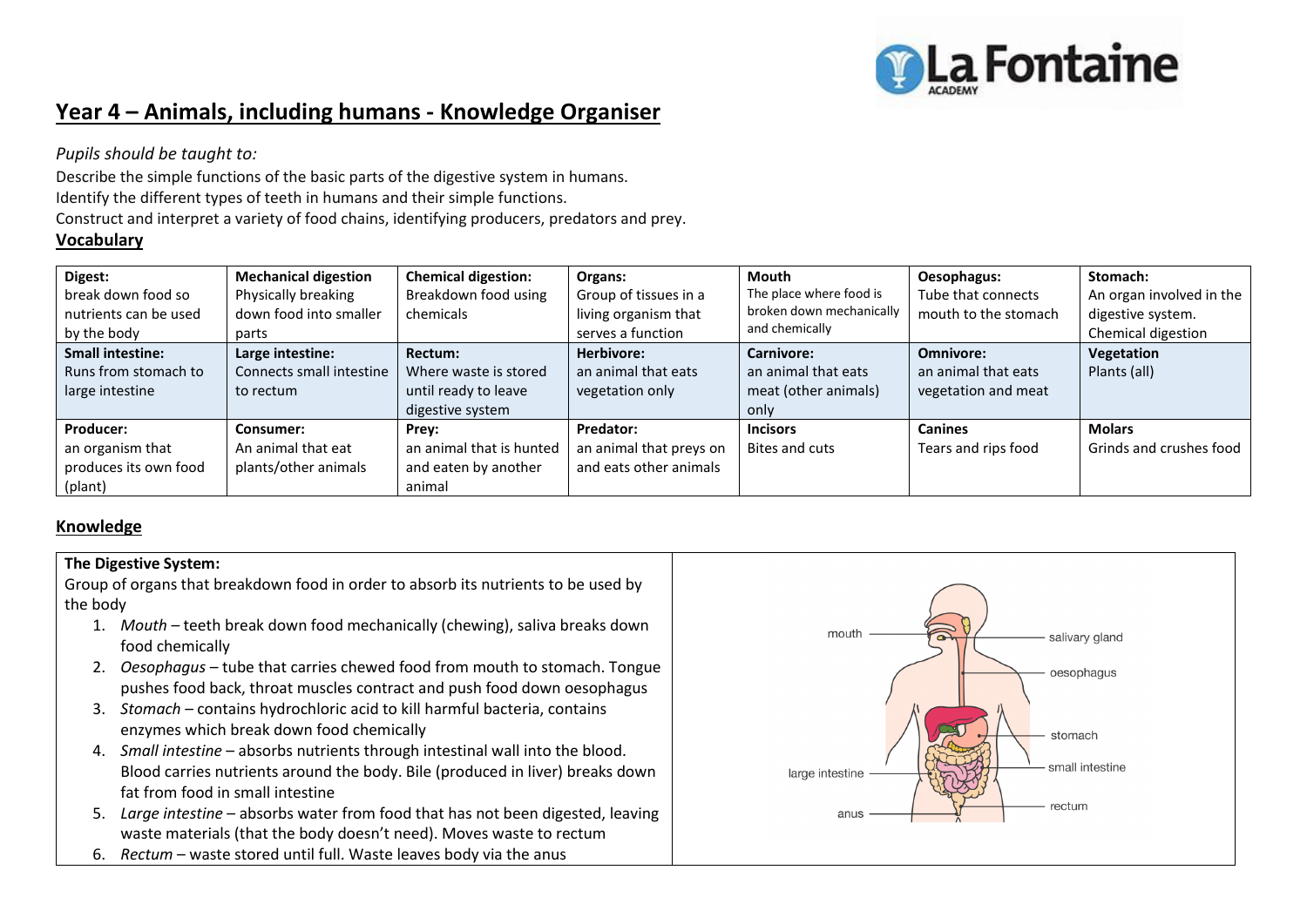

| <b>Teeth and their functions:</b><br>Different teeth have different functions (see vocab list)<br>• Teeth of an animal are designed for the foods an animal eats<br>Herbivores (e.g. horse) have little use for canines, mainly use incisors and molars<br>Carnivores (e.g. Lion) mainly use canines and incisors, don't have molars (have pre-<br>molars - small molars)<br>Omnivores (e.g. human) use all three<br>• Tooth enamel is the hardest substance in the human body<br>Humans have two sets of teeth; milk teeth and adult teeth | Incisor<br>Canine<br>Canine<br>Premolar<br>Premolar<br>enamel<br>qum<br>dentin<br>pulp<br>root<br>Premola<br>Premola<br>Canir |
|---------------------------------------------------------------------------------------------------------------------------------------------------------------------------------------------------------------------------------------------------------------------------------------------------------------------------------------------------------------------------------------------------------------------------------------------------------------------------------------------------------------------------------------------|-------------------------------------------------------------------------------------------------------------------------------|
| <b>Food chains:</b><br>All food chains start with a producer (plant)<br>Animals eat the producer, or other animals, these are called consumers<br>There are three types of consumers - herbivores, carnivores and omnivores<br>Animals that eat other animals are predators<br>Animals that are eaten by other animals are prey<br>Food chains show the flow of energy up the food chain to the top predator<br>(represented by the direction of arrows)<br>Websites to use:                                                                | Ow<br>Grass<br>Grasshopper                                                                                                    |

<https://padlet.com/pstem/animalsy4>

<https://www.childrensuniversity.manchester.ac.uk/learning-activities/science/the-body-and-medicines/digestive-system/> - digestive system

<https://www.bbc.co.uk/bitesize/topics/z27kng8> - digestive system

<https://www.bbc.co.uk/bitesize/topics/zbnnb9q> - food chains <https://www.bbc.co.uk/bitesize/topics/zbnnb9q/resources/1> - videos about food chains

<https://www.bbc.co.uk/bitesize/topics/zn22pv4/articles/z846gdm> <https://www.bbc.co.uk/teach/class-clips-video/teeth/zr8ygwx> - teeth

#### **Working scientifically skills/Enquiry types:**

Exploring - Digestive system in a bag. Chn. model food passing through the digestive system using real food (e.g. bread, bananas, vinegar, food colouring).

Research - Chn. formulating questions about the digestive system and researching answers – [WS - *'asking relevant questions and using different types of scientific enquiries to answer them']* 

Identifying and classifying **–** Different animal skulls and teeth [WS – '*identifying differences, similarities or changes related to simple scientific ideas and processes']*